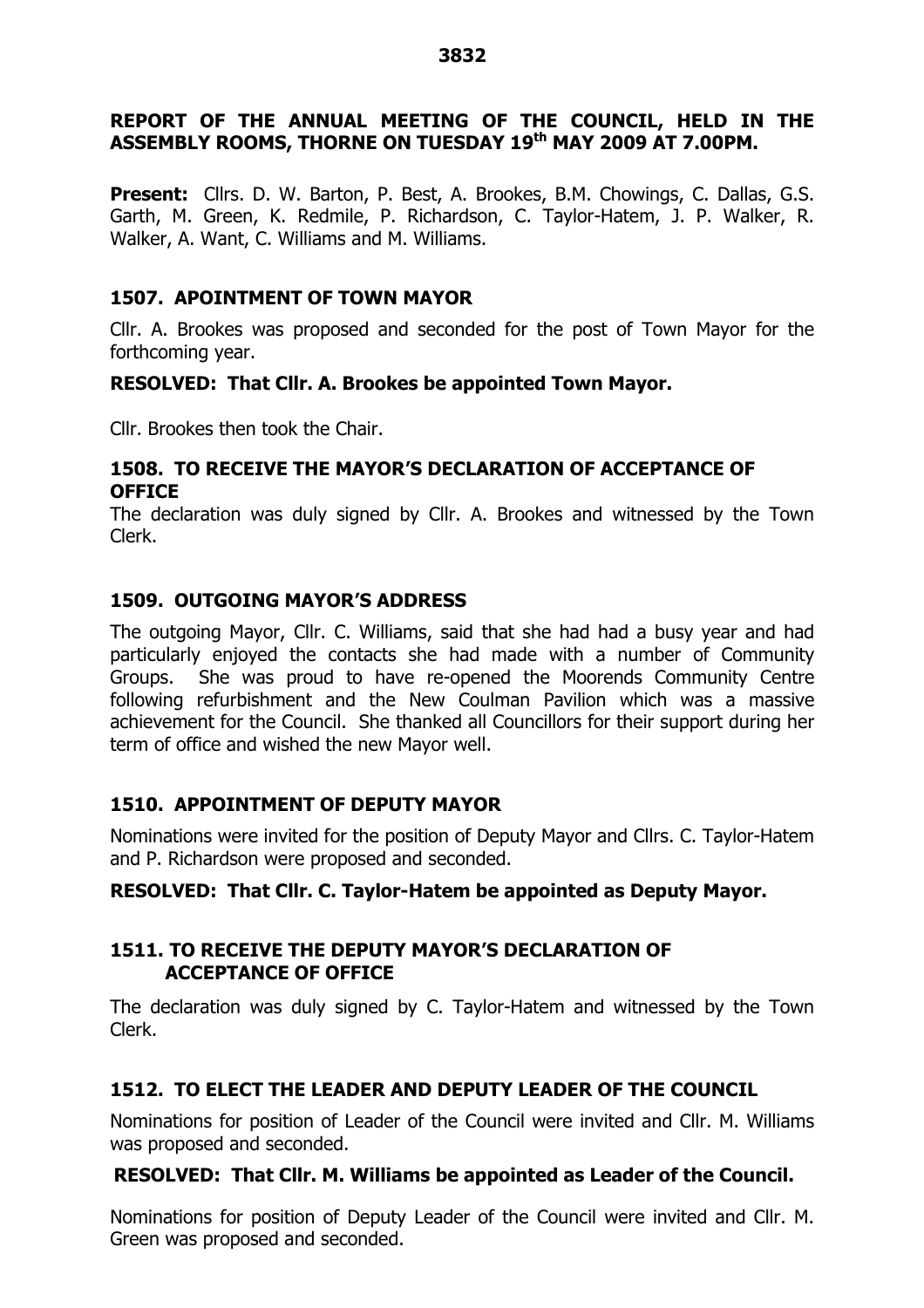**RESOLVED: That Cllr. M. Green be appointed as Deputy Leader of the Council.**

### **1513. STANDING COMMITTEES**

**1513.1 RESOLVED: That the following Standing Committees operate for the ensuing year:**

- **a. POLICY, DEVELOPMENT, FINANCE AND STAFFING**
- **b. PLANNING, ENVIRONMENT, AMENITIES AND LEISURE**

**and that all Councillors should be members of the standing committees.**

### **1513.2 APPOINTMENT OF CHAIRS AND VICE CHAIRS OF STANDING**

**COMMITTEES**

**RESOLVED:**

### **POLICY, DEVELOPMENT, FINANCE AND STAFFING COMMITTEE**

**Chair: Cllr. C. Williams Vice Chair: Cllr. K. Redmile**

### **PLANNING, ENVIRONMENT, AMENITIES AND LEISURE COMMITTEE**

**Chair: Cllr. D. Barton Vice Chair: Cllr. J. Walker**

# **1314. SCHEDULE OF MEETINGS 2009-10**

**RESOLVED: That a schedule of meetings be prepared with a meeting on the second Tuesday of each month, on a cycle of Planning, Policy, Full Council.**

# **1314. REPRESENTATIVES OF EXTERNAL ORGANISATIONS**

### **RESOLVED: That nominations to external organisations be made as follows:**

- a) Yorkshire & National Association of Local Councils. Cllr. M. Williams. C. Williams, Clerk.
- b) Thorne Old People's Welfare Committee. Cllr. K. Redmile, Cllr. D. Barton.
- c) Brooke's Trust. Cllr. M. Williams, Cllr. A. Brookes.
- d) Citizens Advice Bureau. Cllr. A. Brookes, Cllr. C. Taylor-Hatem.
- e) Thorne and District Anglers Association. Cllr. D .Barton, Cllr. M. Williams.
- f) DMBC Parish Councils Joint Consultative Committee. Cllr. A. Brookes plus the Clerk.
- g) Staffing Working Group. Cllr. C. Taylor-Hatem, Cllr. C. Williams, Cllr. J. Walker, Cllr. M. Green, Cllr. K. Redmile.
- h) Thorne Moorends Regeneration Partnership. Cllr. C. Williams.
- i) Farmers Market Committee. Cllr. A. Brookes, Cllr. D. Barton, Cllr. K. Redmile.
- i) Thorne and Hatfield Moors Conservation Forum Cllr. J. Walker.
- k) Woodland Steering Group Cllr. M. Green, Cllr. D. Barton, Cllr. P. Richardson, Cllr. A. Want.